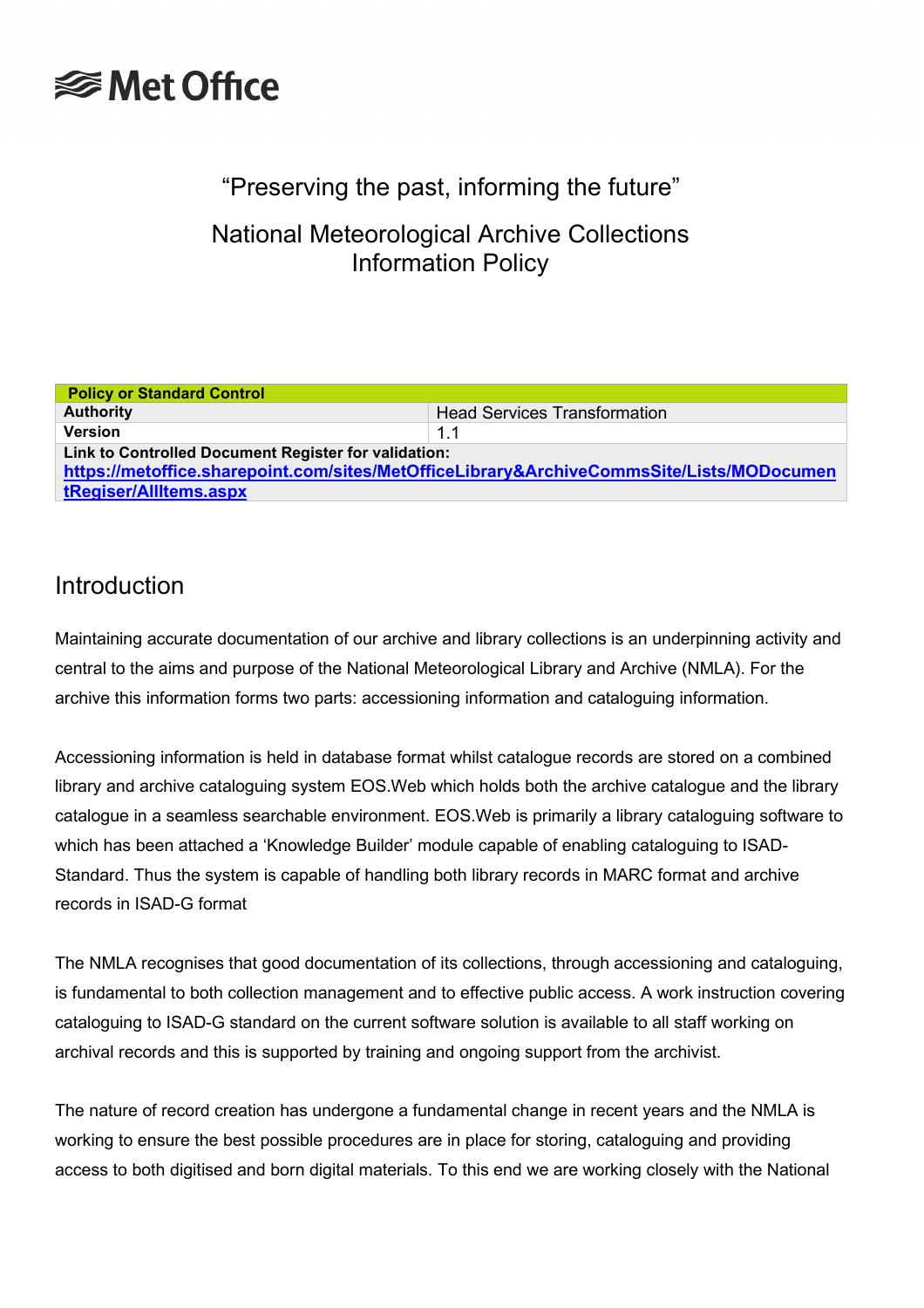Archive and have adopted systems which are compatible with the recommended standards; ISO 16363 and OAIS.

### Accessioning

Recording the provenance of material within the custody of the NMLA is a crucial part of preserving the integrity of the records themselves. In order to achieve this the National Meteorological Archive therefore accessions all new transfers, gifts, purchases and bequests (loans are not accepted). The accession process ensures that the condition of all new items is assessed, and appropriate preservation/conservation information recorded. It also provides a preliminary record for each new item or collection giving an accession reference, date of accession, source, accession type, notes on any accompanying correspondence and a brief indication of scope and content and any known copyright or access issues such as closure periods. The accessions register also has columns to indicate the cataloguing status of each collection and its cataloguing priority level. This enables staff to make informed judgements when deciding which collections to catalogue next from the accessions area.

The accessions database contains details of all accessions since July 2009. In the case of transfers from Met Office stations to the archive formal receipts are not completed but for new accessions gifted or bequeathed from any other source a formal donation form will be completed requiring the countersignature of the depositor, donor or executor/administrator of the estate. The form, which includes a copy of the NMLA 'Terms of Deposit', has been approved by the Met Office legal department and is considered legally binding.

The accessions reference number assigned to each accession is subsequently linked to the catalogue record using the archivists note field. Details of the depositor and any contact information will not be made available to the public and will be retained only on the accessions register and deed of gift documentation.

We plan to promote new accessions via our Library and Archive web pages in the future.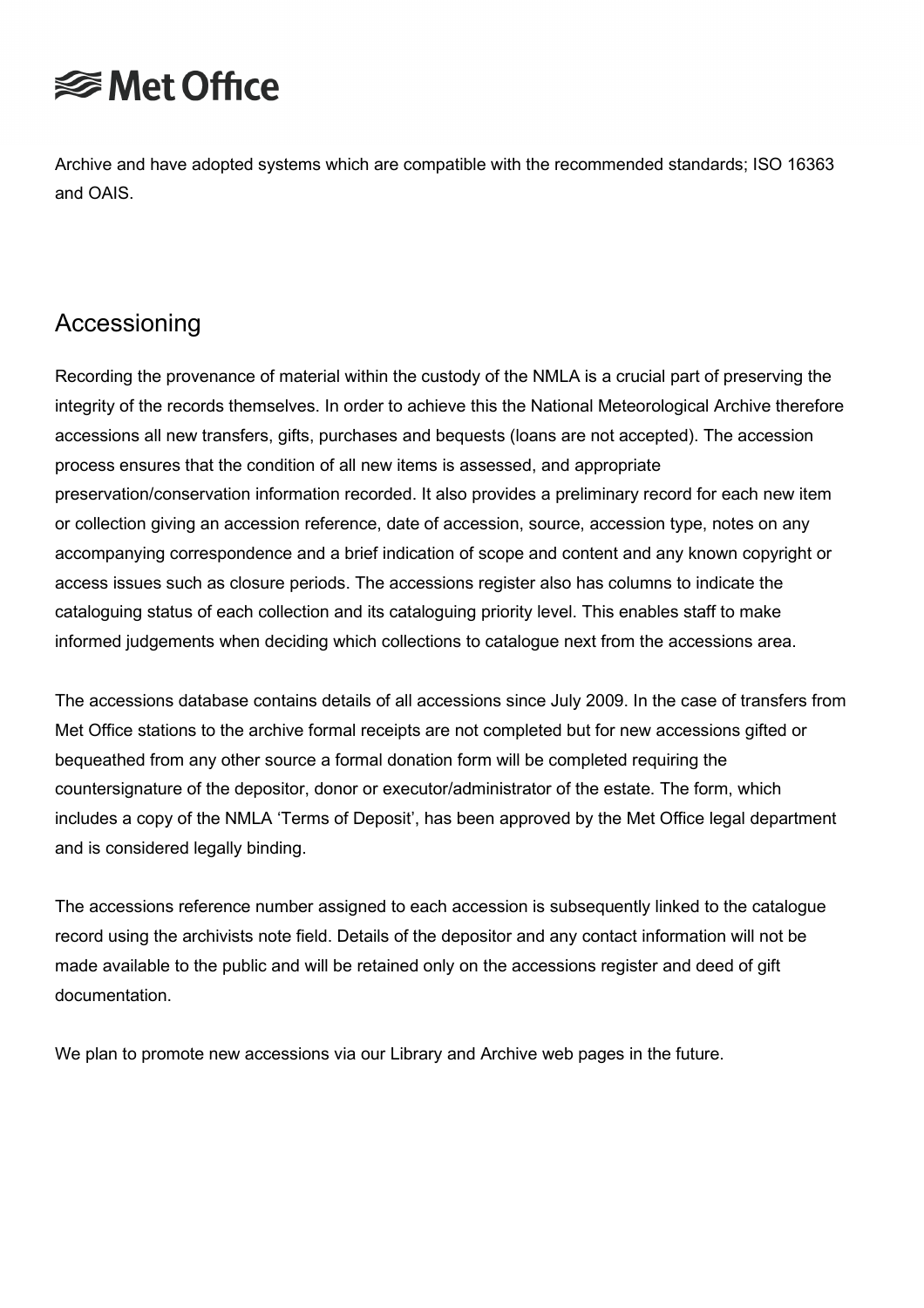## **Cataloguing**

Cataloguing is an integral part of the work of both the National Meteorological Library and the National Meteorological Archive and the searchable database provides seamless access to both collections.

### Archive Cataloguing:

Cataloguing the materials held in the National Meteorological Archive is essential in enabling staff to effectively manage the materials and in providing public access.

There are three types of cataloguing task to be undertaken within the physical archive (1) new accessions (2) re-cataloguing and (3) cataloguing previously un- catalogued material) and the strategic aim, managed through staff cataloguing objectives, is to ensure that progress is made in all areas. All objectives are flexible to allow for changing priorities.

#### 1. New collections

All new collections are catalogued according to current professional standards, namely the principles and mandatory elements of the General International Standard of Archival Description (ISAD-G). Entries created in EOS software are capable of being exported and should be capable of ingest into other archival software types, should the decision be taken to change service provision in the future. All catalogue entries include the six essential ISAD-G elements:

- Reference number(s)
- Title
- Creator
- Covering dates
- **Extent**
- Level of description

In order to make catalogue entries as useful as possible to both staff and customers the archive also records location, more detailed description information, language, any restrictions governing access or copying and whether digitised copies are available with links to online content where relevant. Because the Met Office archive holds and administers the archive collections of both the Met Office and the Royal Meteorological Society this information is also noted for clarity of ownership.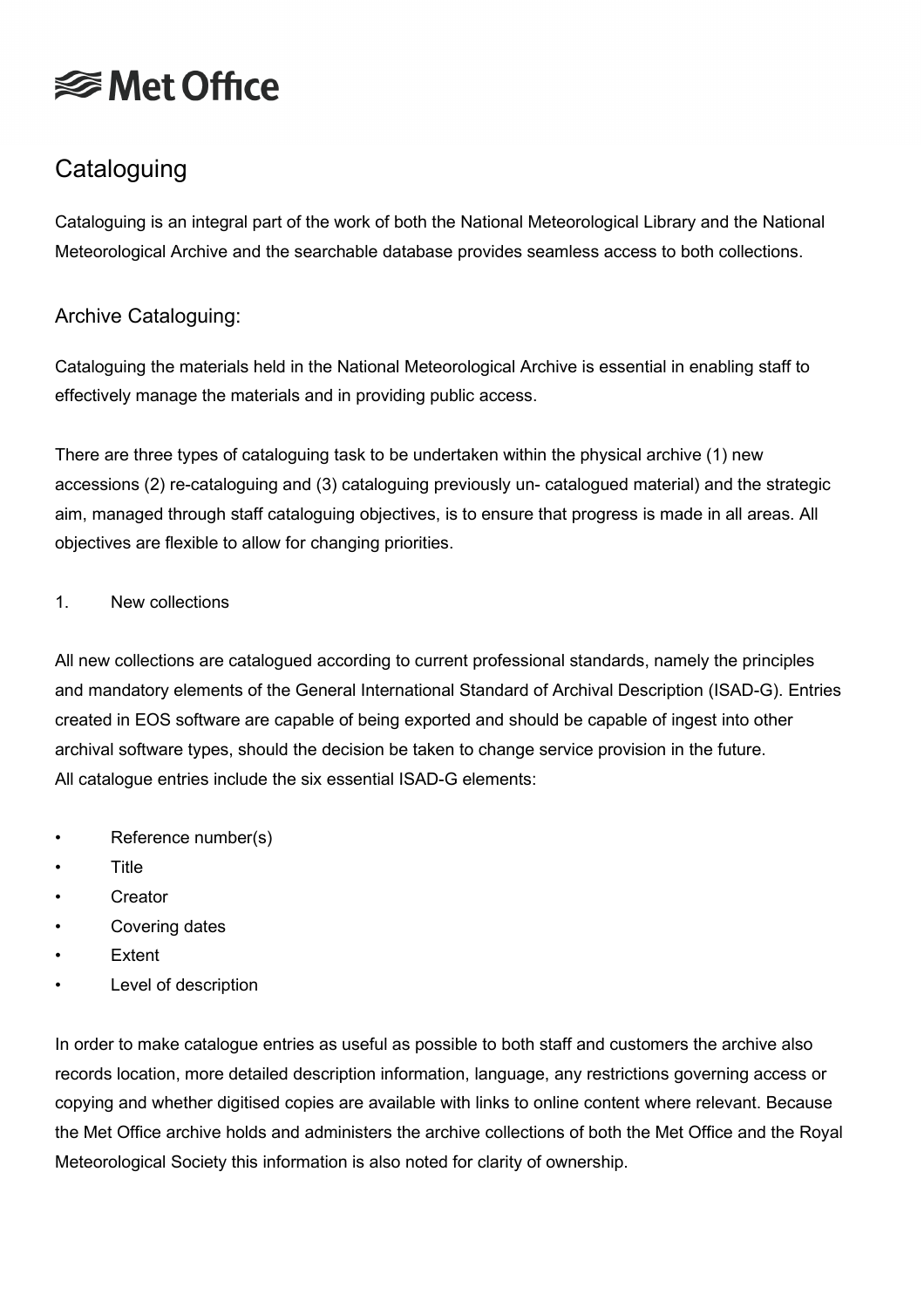Scottish archival records, held at Saughton House, Edinburgh, are being catalogued for transfer to NRS in line with NRS cataloguing requirements. The NMLA will provide a portal to NRS online catalogues via our webpages once transfer is complete.

New accessions will also include digitised and born digital collections. All electronic resources will be catalogued according to archive standards. The ISAD-G elements of reference number, title, creator and covering dates are included within each catalogue entry along with the HTML link extent and series level.

The electronic archive itself collects all required file metadata to ensure ongoing preservation as advised in ISO 16363 and OAIS standards during the ingest process. This process is still relatively new and is under constant review with changes communicated to all staff and incorporated into the Electronic Archive cataloguing guidance notes.

#### 2. Pre-existing archival holdings

The current archive collections fall into two groups with regard to catalogue status:

1. Collections which have never been fully catalogued and for which a single high level, and often poorly detailed, catalogue entry exists (referred to here as un-catalogued collections) 2. Collections for which lower-level entries exist but not in an appropriate format and without key ISAD-G fields and other important information which would make them much more useful to both staff and customers.

Historically all records, whether archival or library were catalogued in MARC format. The archive is now beginning the major process of re-cataloguing those records held in MARC format to ISAD-G standard and cataloguing previously un-catalogued materials alongside the ongoing cataloguing of new accessions.

Cataloguing of previously un-catalogued materials and re-cataloguing of other holdings is dictated by a priority list which feeds into our forward plan. The priority list has been agreed via consultation with the archive staff and is regularly reviewed. The overall strategy is to re-catalogue those collections which are considered to be most useful and least well catalogued.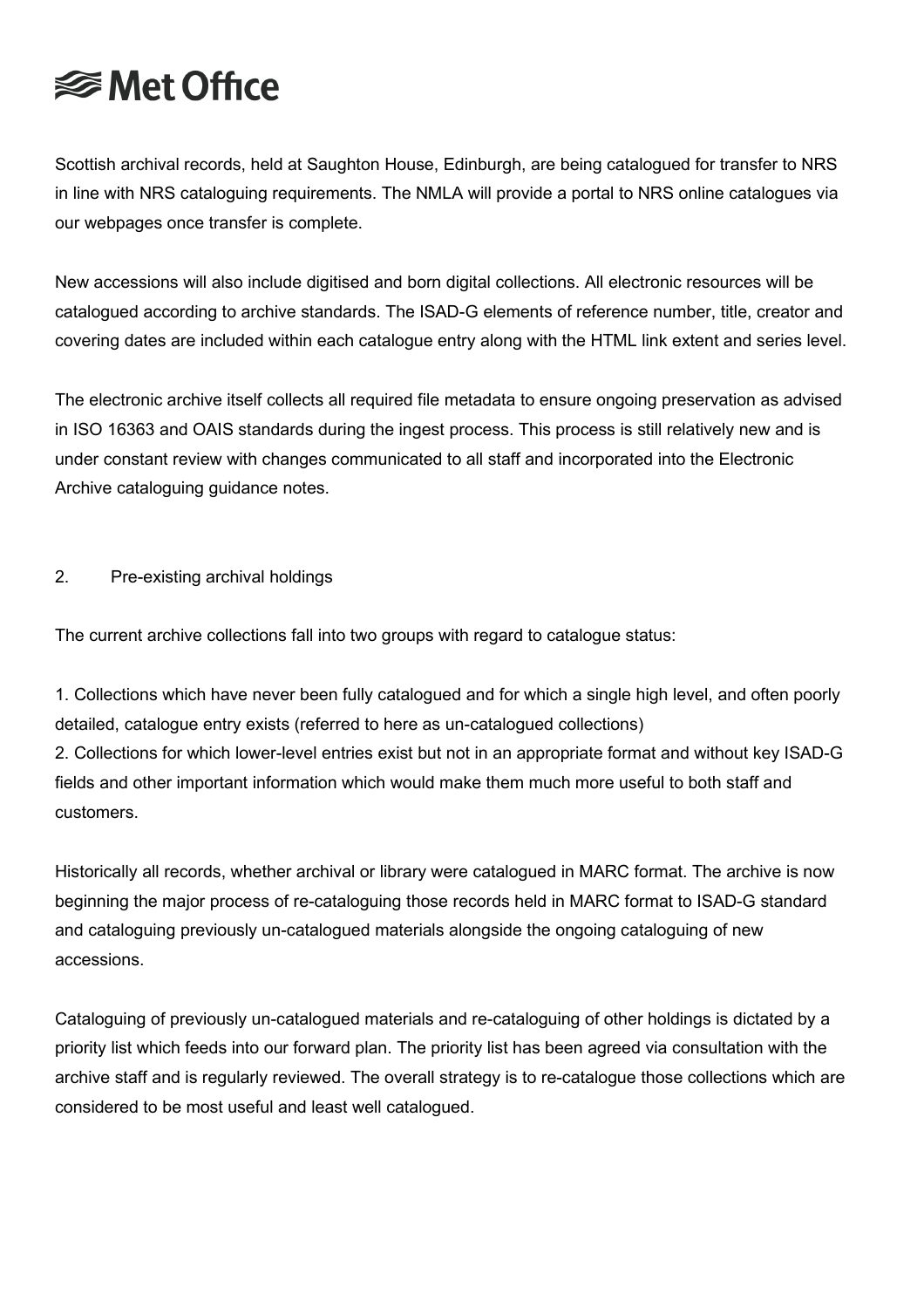With regard to previously un-catalogued collections the approach taken has been to prioritise:

1. Collections which are most regularly requested in order to provide more detailed information

2. Collections which are considered to be of greatest potential interest but the significance of which is not recognised because the existing catalogue reference is too vague

### Loans from the Archive

The NMA occasionally allows loans of items from the collection to other recognised institutions. Loans must be agreed by the archivist and Library and Archive Manager and are dependent on both the condition of the requested material and suitable evidence for security and insurance from the loaning institution. Approval is always sought form the RMetS for any item requested form their collection. A loans policy and appropriate documentation are in place.

Materials owned by the RMetS can be borrowed by the Society on their request. Should there be condition or security concerns the MoU between the NMLA and RMetS allows the NMA Archivist discretion on whether to loan original materials. Where the archivist deems loan of original materials is not appropriate the RMetS will be strongly encouraged to accept digital copies rather than originals. A shortened loan form is in place for these loans.

#### Deaccessioning

Archive Deaccessioning:

At present this is not a regular practice of the NMA. It has only been applied to duplicated materials and during specific projects managed by the Archivist. This position will be regularly reviewed.

#### Related documentation:

1. National Meteorological Archive Acquisitions Policy

Review Period: 5 years